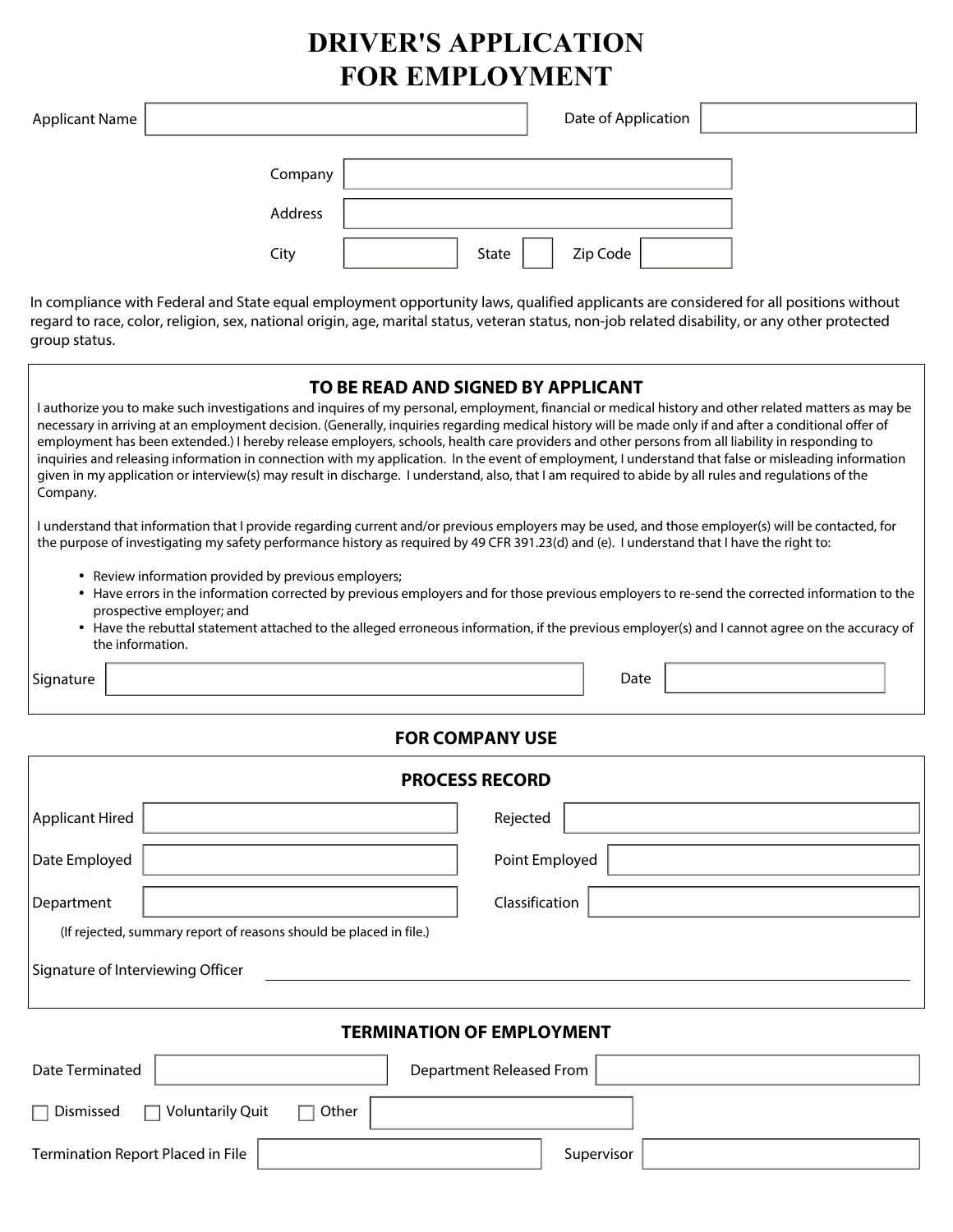# **APPLICANT TO COMPLETE**

*(Answer all questions)*

| Position(s) Applied For                                                 |                   |                         |                |      |                               |               |                  |
|-------------------------------------------------------------------------|-------------------|-------------------------|----------------|------|-------------------------------|---------------|------------------|
| Last Name                                                               | <b>First Name</b> |                         | Middle Initial |      | SSN                           |               |                  |
| List your addresses of residency for the past 3 years.                  |                   |                         |                |      |                               |               |                  |
| <b>Current Address Street</b>                                           |                   |                         |                | City |                               |               |                  |
| State                                                                   | Zip Code          | <b>Phone Number</b>     |                |      | How Long?                     |               |                  |
| Previous Addresses                                                      |                   |                         |                |      |                               |               |                  |
| Street                                                                  |                   | City                    | State          | Zip  |                               | How Long?     |                  |
| Street                                                                  |                   | City                    | State          | Zip  |                               | How Long?     |                  |
| Street                                                                  |                   | City                    | State          | Zip  |                               | How Long?     |                  |
| Do you have the legal right to work in the United States?               |                   |                         | Date of Birth  |      |                               |               |                  |
| $\bigcirc$ Yes<br>$\bigcirc$ No                                         |                   |                         |                |      | Can you provide proof of age? | $\bigcap$ Yes | No<br>$\bigcirc$ |
| Have you worked for this company before?                                |                   |                         |                |      |                               |               |                  |
| $\bigcirc$ Yes<br>$\bigcirc$ No                                         | Where             |                         |                |      |                               |               |                  |
|                                                                         |                   |                         |                |      |                               |               |                  |
| Date From                                                               | To                | Rate of Pay             |                |      | Position                      |               |                  |
| Reason for Leaving                                                      |                   |                         |                |      |                               |               |                  |
| Are you now employed                                                    |                   |                         |                |      |                               |               |                  |
| If not, how long since last employment?<br>$\bigcirc$ Yes $\bigcirc$ No |                   |                         |                |      |                               |               |                  |
| Who referred you?<br>Rate of Pay Expected                               |                   |                         |                |      |                               |               |                  |
| Have you ever been bonded?                                              |                   |                         |                |      |                               |               |                  |
| $\bigcirc$ No<br>$\bigcirc$ Yes                                         |                   | Name of bonding company |                |      |                               |               |                  |
|                                                                         |                   |                         |                |      |                               |               |                  |

Is there any reason you might be unable to perform the functions of the job for which you have applied (as described in the attached job description)?

 $\bigcap$  Yes  $\bigcap$  No

If yes, explain if you wish.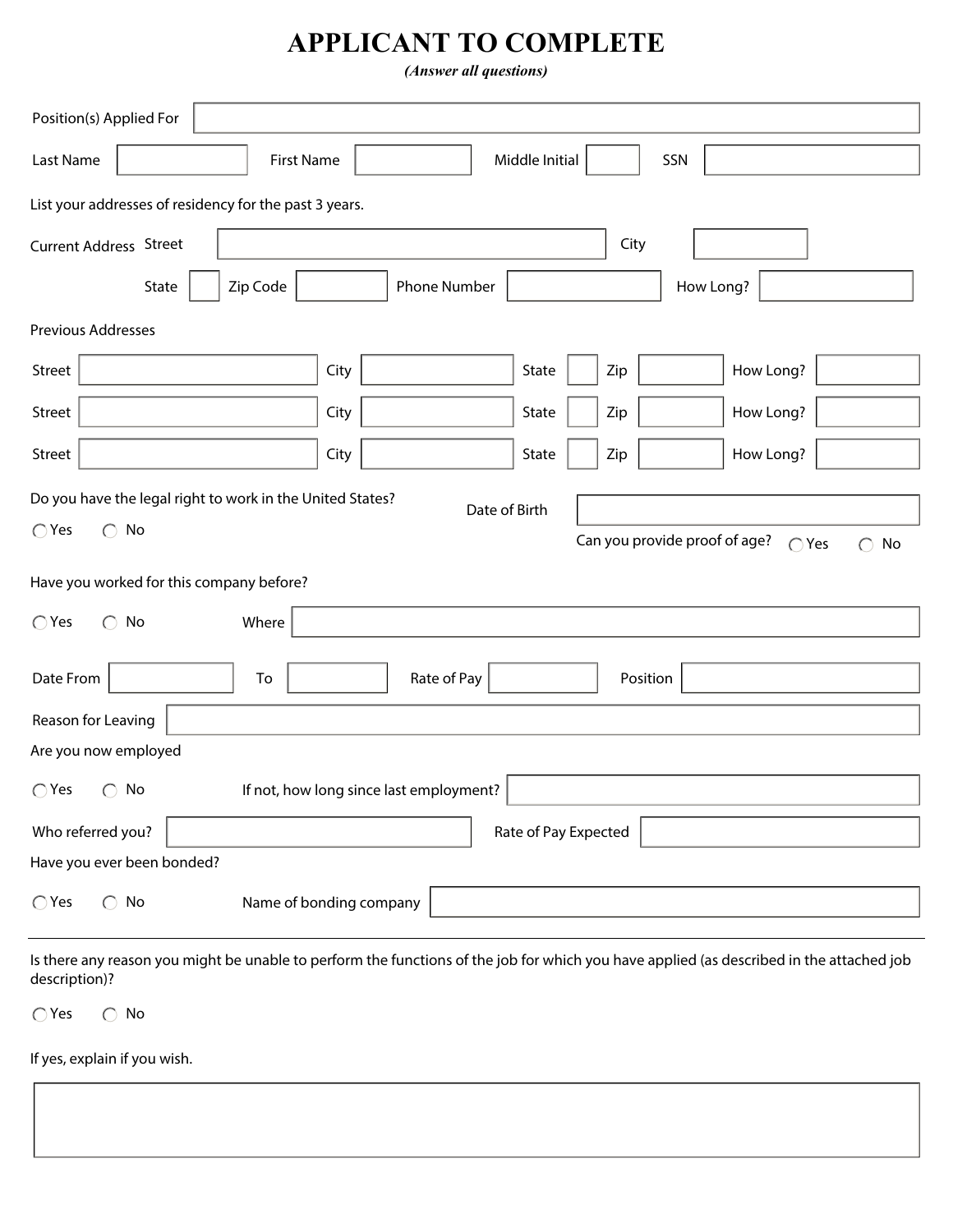### **EMPLOYMENT HISTORY**

All driver applicants to drive in interstate commerce must provide the following information on all employers during preceding 3 years. List complete mailing address, street number, city, state and zip code.

Applicants to drive a commercial vehicle\* in intrastate or interstate commerce shall also provide an additional 7 years information on those employers for whom the applicant operated such vehicle. (Note: List employers in reverse order starting with the most recent. Add another sheet as necessary.)

|                                                                                                                                                                                            | <b>EMPLOYER</b>                                                                                                                                                                    | Date               |  |  |  |  |
|--------------------------------------------------------------------------------------------------------------------------------------------------------------------------------------------|------------------------------------------------------------------------------------------------------------------------------------------------------------------------------------|--------------------|--|--|--|--|
| Name                                                                                                                                                                                       |                                                                                                                                                                                    | From<br>To         |  |  |  |  |
| Address                                                                                                                                                                                    |                                                                                                                                                                                    | Position Held      |  |  |  |  |
| City                                                                                                                                                                                       | Zip Code<br>State                                                                                                                                                                  | Salary/Wage        |  |  |  |  |
| <b>Contact Person</b>                                                                                                                                                                      | Phone Number                                                                                                                                                                       | Reason for Leaving |  |  |  |  |
|                                                                                                                                                                                            | Were you subject to the FMCSRs <sup>+</sup> while employed?<br>$\bigcap$ Yes $\bigcap$ No                                                                                          |                    |  |  |  |  |
|                                                                                                                                                                                            | Was your job designated as a safety-sensitive function in any DOT-regulated mode subject to the drug and alcohol testing requirements<br>of 49 CFR Part 40? ○ Yes ○ No             |                    |  |  |  |  |
|                                                                                                                                                                                            | <b>EMPLOYER</b>                                                                                                                                                                    | Date               |  |  |  |  |
| Name                                                                                                                                                                                       |                                                                                                                                                                                    | From<br>To         |  |  |  |  |
| Address                                                                                                                                                                                    |                                                                                                                                                                                    | Position Held      |  |  |  |  |
| City                                                                                                                                                                                       | Zip Code<br>State                                                                                                                                                                  | Salary/Wage        |  |  |  |  |
| <b>Contact Person</b>                                                                                                                                                                      | Phone Number                                                                                                                                                                       | Reason for Leaving |  |  |  |  |
|                                                                                                                                                                                            | Were you subject to the FMCSRs <sup>+</sup> while employed?<br>$\bigcap$ Yes $\bigcap$ No                                                                                          |                    |  |  |  |  |
|                                                                                                                                                                                            | Was your job designated as a safety-sensitive function in any DOT-regulated mode subject to the drug and alcohol testing requirements<br>of 49 CFR Part 40? ○ Yes<br>$\bigcirc$ No |                    |  |  |  |  |
|                                                                                                                                                                                            | <b>EMPLOYER</b>                                                                                                                                                                    | Date               |  |  |  |  |
| Name                                                                                                                                                                                       |                                                                                                                                                                                    | From<br>To         |  |  |  |  |
| Address                                                                                                                                                                                    |                                                                                                                                                                                    | Position Held      |  |  |  |  |
| City                                                                                                                                                                                       | Zip Code<br>State                                                                                                                                                                  | Salary/Wage        |  |  |  |  |
| <b>Contact Person</b>                                                                                                                                                                      | Phone Number                                                                                                                                                                       | Reason for Leaving |  |  |  |  |
| Were you subject to the FMCSRs <sup>+</sup> while employed?<br>$\bigcap$ Yes $\bigcap$ No                                                                                                  |                                                                                                                                                                                    |                    |  |  |  |  |
| Was your job designated as a safety-sensitive function in any DOT-regulated mode subject to the drug and alcohol testing requirements<br>of 49 CFR Part 40? $\bigcirc$ Yes<br>$\bigcap$ No |                                                                                                                                                                                    |                    |  |  |  |  |

\* Includes vehicles having a GVWR of 26,001 lbs. or more, vehicles designed to transport 15 or more passengers, or any size vehicle used to transport hazardous materials in a quantity requiring placarding.

<sup>+</sup> The Federal Motor Carrier Safety Regulations (FMCSRs) apply to anyone operating a motor vehicle on a highway in inerstate commerce to transport passengers or property when the vehicle: (1) weighs or has a GVWR of 10,001 lbs. or more, (2) is designed or used to transport 8 or more passengers (including the driver), OR (3) is of any size and is used to transport hazardous materials in any quantity requiring placarding.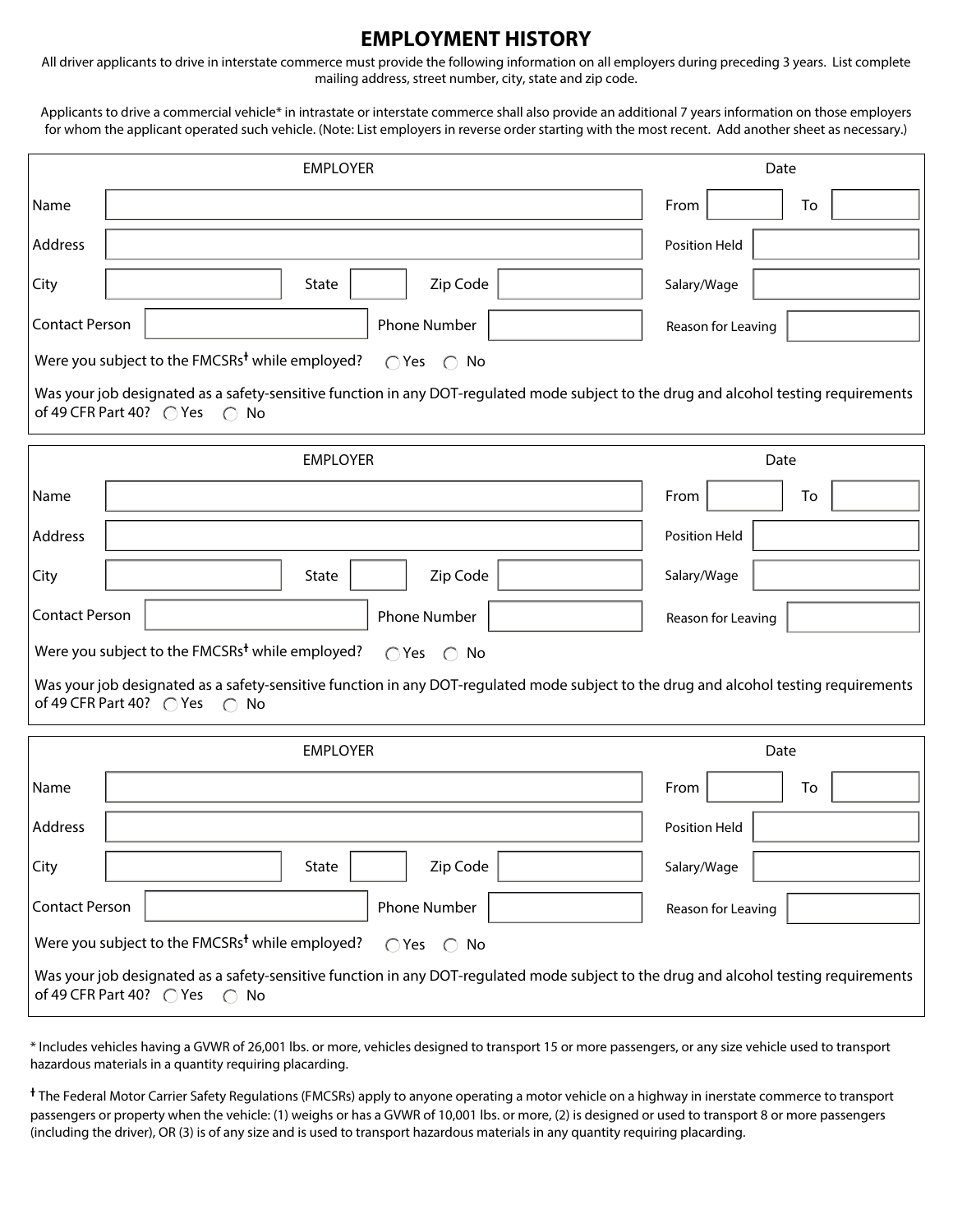#### **ACCIDENT RECORD** for past 3 years or more (attach sheet if more space is needed). If none, write **None**.

| <b>Dates</b>         | <b>Nature of Accident</b><br>(Head-on, rear-end, upset, etc.) | <b>Fatalities</b> | <b>Injuries</b> | <b>Hazardous Material Spill</b> |
|----------------------|---------------------------------------------------------------|-------------------|-----------------|---------------------------------|
| Last Accident        |                                                               |                   |                 |                                 |
| <b>Next Previous</b> |                                                               |                   |                 |                                 |
| <b>Next Previous</b> |                                                               |                   |                 |                                 |

### **TRAFFIC CONVICTIONS** and forfeitures for past 3 years (other than parking violations). If none, write **None**. (Attach sheet if more space is needed.)

| Location | <b>Dates</b> | Charge | <b>Penalty</b> |
|----------|--------------|--------|----------------|
|          |              |        |                |
|          |              |        |                |
|          |              |        |                |

#### **EXPERIENCE AND QUALIFICATIONS - DRIVER** *(Driver licences or permits held in the past 3 years)*

| <b>State</b> | <b>License Number</b> | <b>Class</b> | Endorsement(s) | <b>Expiration Dates</b> |
|--------------|-----------------------|--------------|----------------|-------------------------|
|              |                       |              |                |                         |
|              |                       |              |                |                         |
|              |                       |              |                |                         |
|              |                       |              |                |                         |

A. Have you ever been denied a license, permit or privilege to operate a motor vehicle?  $\bigcirc$  Yes  $\bigcirc$  No

B. Has any license, permit or privilege ever been suspended or revoked?  $\bigcirc$  and  $\bigcirc$  Yes  $\bigcirc$  No

If the answer to either A or B is yes, give details:

#### **DRIVING EXPERIENCE Date From** Straight Truck  $\bigcirc$  Yes  $\bigcirc$  No Tractor and Semi-Trailer  $\bigcap$  Yes  $\bigcap$  No Tractor - Two Trailers  $\bigcap$  Yes  $\bigcap$  No Tractor - Three Trailers  $\bigcap$  Yes  $\bigcap$  No Motor coach - School Bus  $\bigcap$  Yes Motor coach - School Bus  $\bigcap$  Yes  $\bigcap$  No **Other**  $\bigcirc$  No More than 8 passengers More than 15 passengers **Class of Equipment Equipment Types** Van Tank Flat Dump Refer Van Tank Flat Dump Refer Van Tank Flat Dump Refer Van Tank Flat Dump Refer **Date To Approx. Total No. of Miles**

| List states operated in for the last five years                 |  |
|-----------------------------------------------------------------|--|
| Show special courses or training that will help you as a driver |  |
| Which safe driving awards do you hold and from whom?            |  |